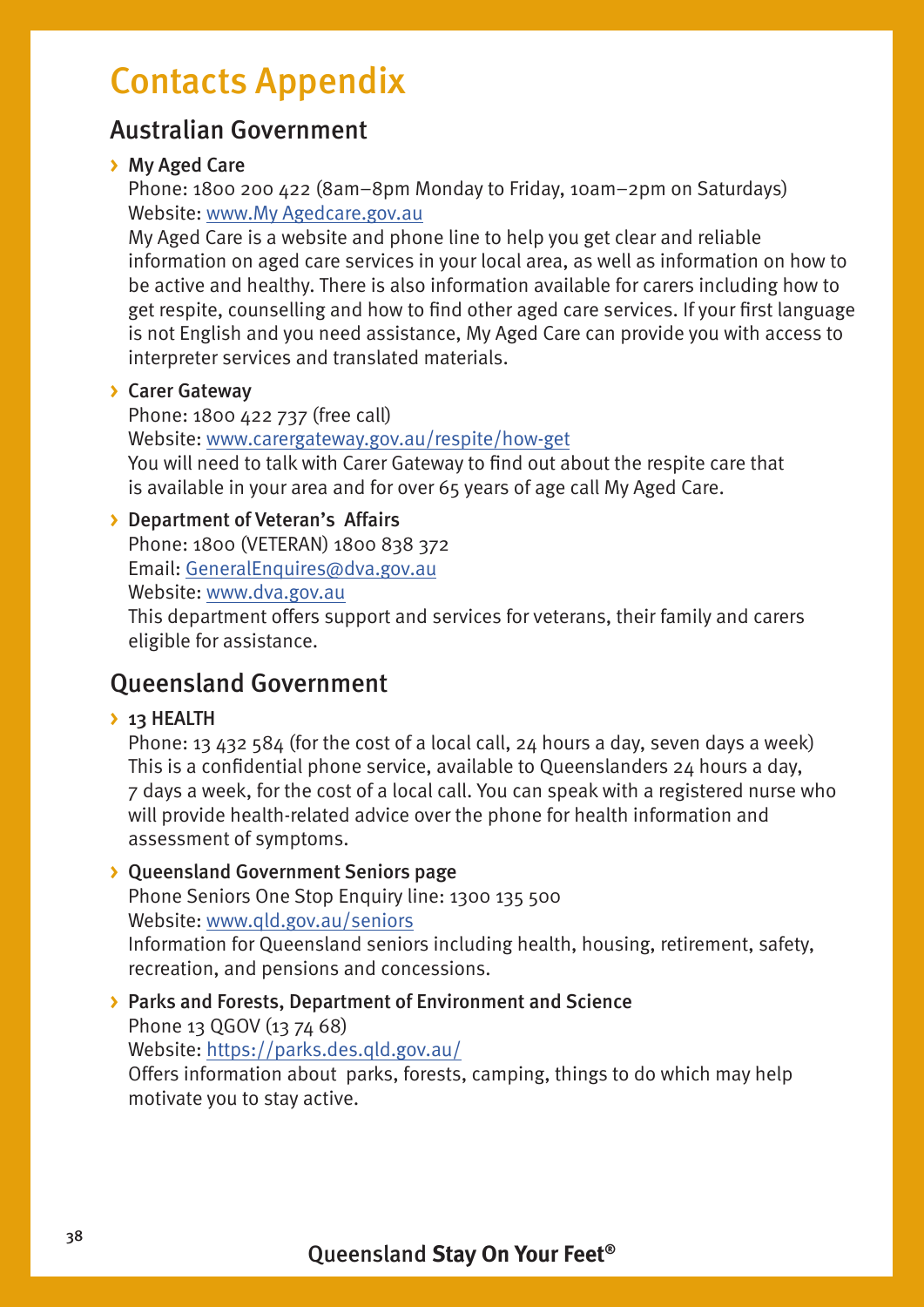#### **>** Department of Housing and Public Works: Home Assist Secure Phone: 13 QGOV (13 74 68)

Postal address: Department of Housing and Public Works, GPO Box 690, Brisbane Qld 4001

Website: [www.qld.gov.au/seniors/recreation-staying-connected](http://www.qld.gov.au/seniors/recreation-staying-connected)

Information about Home Assist Secure program for Queenslanders aged 60 years and over, or people of any age with a disability, which provides safety related information, referrals and subsidised assistance to eligible clients unable to undertake or pay for critical maintenance without assistance.

#### **>** Department of Housing and Public Works: Smart Housing: Towards Sustainable Housing: Safety and Security

Phone (07) 3238 3683

Email: [smarthousing@housing.qld.gov.au](http://smarthousing@housing.qld.gov.au)

This booklet explains the benefits of safety and security in the home and how they can be achieved: [www.hpw.qld.gov.au/\\_\\_data/assets/pdf\\_file/0026/4976/](http://www.hpw.qld.gov.au/__data/assets/pdf_file/0026/4976/smarthousingsafetysecuritybooklet.pdf) [smarthousingsafetysecuritybooklet.pdf](http://www.hpw.qld.gov.au/__data/assets/pdf_file/0026/4976/smarthousingsafetysecuritybooklet.pdf)

#### **>** 60 and Better Program

Phone: 13 QGOV (13 74 68) Website: [www.qld.gov.au/seniors/recreation-staying-connected/](http://www.qld.gov.au/seniors/recreation-staying-connected/60-and-better-program) [60-and-better-program](http://www.qld.gov.au/seniors/recreation-staying-connected/60-and-better-program)

The 60 and Better Program supports older people to develop and manage healthy ageing programs in their own communities. The program offers a mix of physical, social and intellectual activities. It is a great way to meet people and develop new interests. Activities include exercise programs, health talks, craft activities, theatre groups, card games and opportunities to explore computers and information technology.

# Community Organisations

#### **>** Arthritis Queensland

Phone: 1800 011 041 (free call) Website: [www.arthritis.org.au](http://www.arthritis.org.au)

This organisation (which incorporates Osteoporosis Queensland) is a non-profit organisation which aims to help those living with the conditions of arthritis and osteoporosis.

#### **>** Australian Podiatry Association

Website: [www.podiatry.org.au](http://www.podiatry.org.au) This organisation can help you find a podiatrist in your area by visiting the website.

#### **>** Australian Dental Association Queensland

Phone: (07) 3252 9866 Website: [www.adaq.com.au](http://www.adaq.com.au)

This organisation represents about 90 per cent of registered dentists and dental specialists. Find a dentist by visiting the website.

#### **>** Australian Physiotherapy Association

Phone: 1300 306 622

Website: [www.physiotherapy.asn.au](http://www.physiotherapy.asn.au)

This organisation represents over 12,000 physiotherapists across Australia. Find a physiotherapist by visiting the website.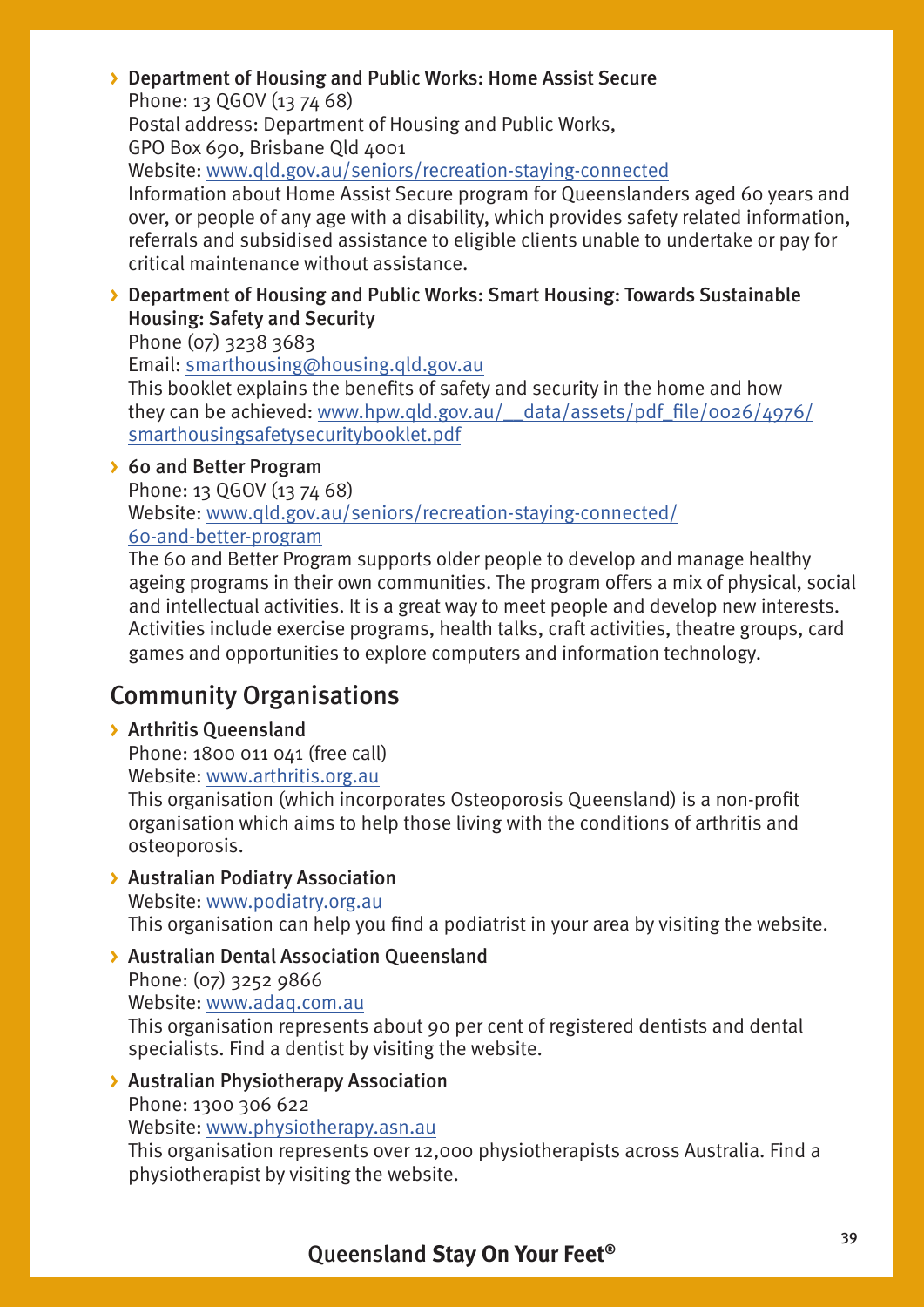#### **>** Australian Psychological Society

Phone: 1800 333 497 Website: [www.psychology.org.au](http://www.psychology.org.au)

This organisation is the largest professional association for psychologists in Australia. Find a psychologist by visiting the website.

#### **>** Continence Foundation of Australia

Phone: 1800 330 066

Website: [www.continence.org.au](http://www.continence.org.au) This foundation can link you with service providers to assist people with incontinence, their families, carers and health professionals in understanding and

managing incontinence.

#### **>** Council on the Ageing Queensland

Phone: (07) 3316 2999 Website: [www.cotaqld.org.au](http://www.cotaqld.org.au) This group is dedicated to protecting and promoting the wellbeing of all Queenslanders over the age of 50.

#### **>** Dietitians Australia

Phone: 1800 812 942 Website: [www.d](http://www.daa.asn.au)ietitiansaustralia.org.au This organisation is the peak body for dietetic and nutrition professionals. Find a dietitian by visiting the website.

#### **>** Exercise Physiology

Website:<https://ahpa.com.au/allied-health-professions/exercise-physiology/> Accredited exercise physiologists specialise in clinical exercise interventions for people with a broad range of health issues.

#### **>** Life Tec Queensland

Phone: 1300 LIFETEC (1300 543 383) Website: [www.lifetec.org.au](http://www.lifetec.org.au)

This organisation provides information, education, and consultation on devices, technology or designs which can improve your quality of life and help you to live independently.

#### **>** MedicineWise

Phone: 1300 MEDICINE (1300 633 424)

Website: [www.nps.org.au](http://www.nps.org.au)

The National Prescribing Service is an independent organisation supporting the quality use of medicines. They offer consumers information about medicines through free materials and through phone advice on the Medicines Line.

#### **>** Medical Aids Subsidy Scheme (MASS)

Phone (07) 3136 3636 or 1300 443 570 (toll free) Website: [www.health.qld.gov.au/mass](http://www.health.qld.gov.au/mass)

Subsidy funding for medical aids and equipment is available to eligible Queenslanders with permanent/stable conditions or disabilities. Aids and equipment are subsidy funded either on a permanent loan basis, private ownership or through the supply of consumables.